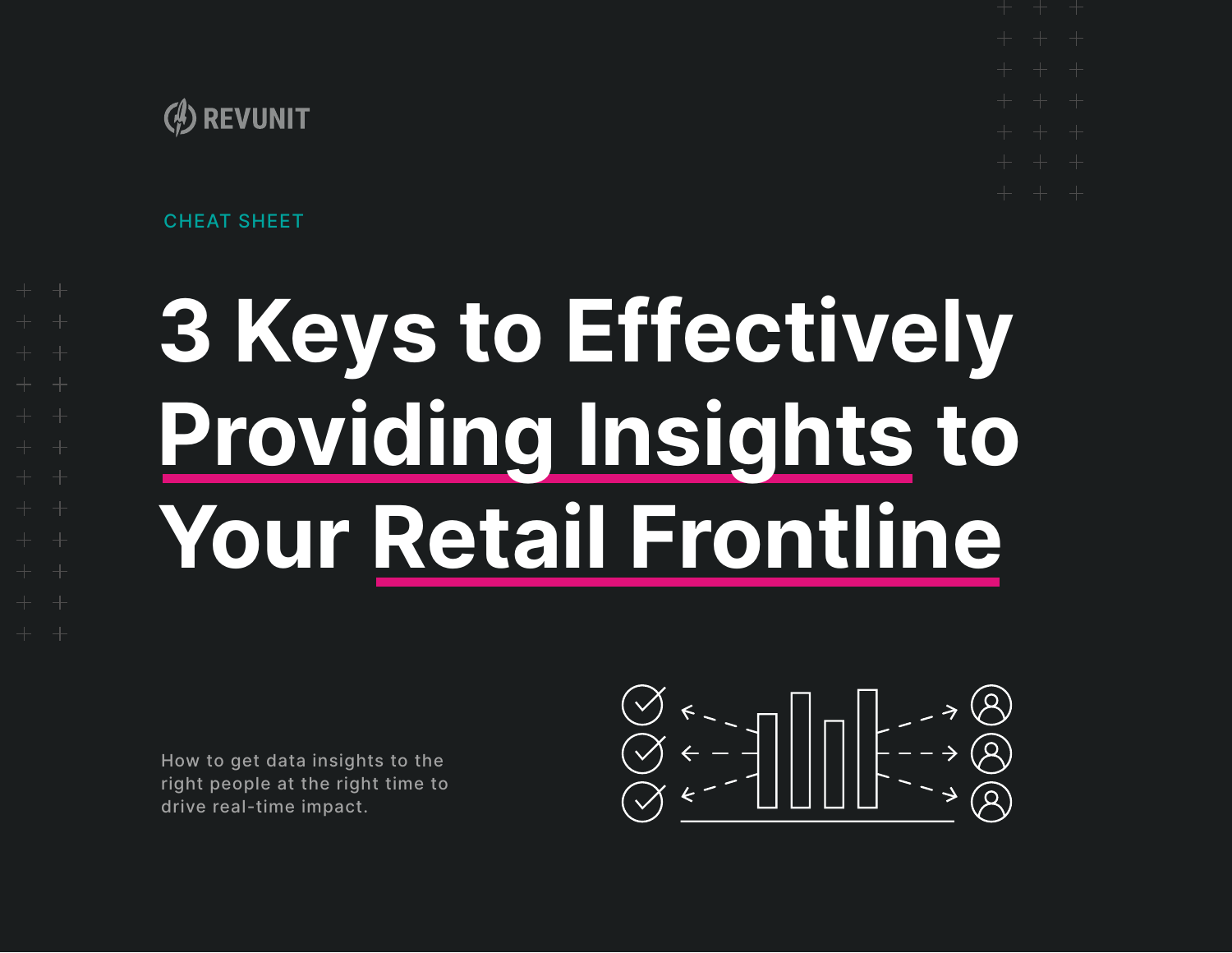$\ddot{}$ ooOU

 $\pm$ 

This "cheat sheet" is designed for retail leaders and data practitioners who are interested in learning how to better empower their workforce with meaningful, actionable insights at the right time in order to drive real-time impact across their entire organization.

 $+$ 

Retail frontline workers have the unique opportunity to positively impact operations and customer experience on a daily basis, and smart organizations know they need to empower these teams with the ability to make informed decisions in the moment. **In fact, in a** *[Harvard](https://www.thoughtspot.com/sites/default/files/pdf/HBR-ThoughtSpot-The-New-Decision-Makers.pdf)  [Business Review](https://www.thoughtspot.com/sites/default/files/pdf/HBR-ThoughtSpot-The-New-Decision-Makers.pdf)* **survey, 87% of respondents said their organization would be more successful when frontline workers are empowered in this way, but 86% also said these same frontline workers need better, technology-enabled insight to be able to make good decisions in the moment. The reality is that few organizations are able to deliver on this.**

The main questions for business leaders then become — why and how? Data-driven insights are critical to all business activities, but how do you align the broad view of corporate with the day-to-day needs of frontline workers? How do you get the right data to the right people at the right time? Why should frontline workers and leadership buy into your solutions? It's necessary to find the answers to all of these questions in order for any organization to drive real-time impact at every level of the business.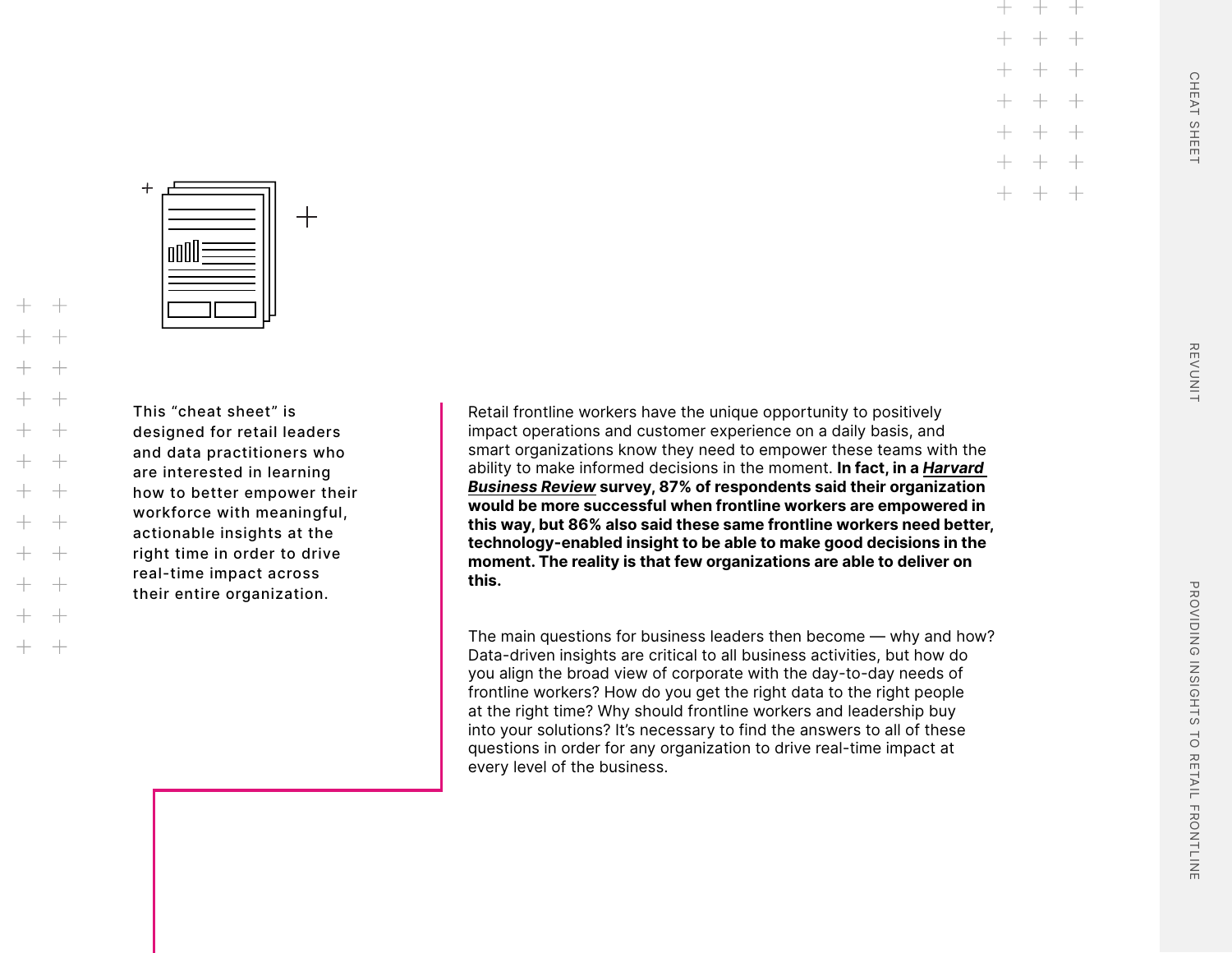## **First Things First!**

## **Frontline needs are different for every organization**

Making data available and digestible to those who interact with customers on a daily basis is often difficult to do. Additionally, there is no universal means of doing this that works across different organizations. As such, it's vital that you don't overlook buy-in from your frontline employees, and that you think critically about their unique needs and on-the-job insights. There are a wide range of employees that are on the retail frontline, all with different work processes and responsibilities. Store managers, associates, stockers, vendors, and merchants all need different insights to more effectively do their jobs.

This is an essential box that must be checked in order for your proposed solution to have any chance of being adopted by your frontline. You must incentivize them in a way that isn't too burdensome and seamlessly fits into what they are already accomplishing on the job. If you fail to act in this way, it can lead to silos, frontline dissatisfaction, and negative customer experience.

## **What You Can Do**

**Learn about frontline needs and the pain points they experience at various levels in order to more likely provide a solution that they will adopt and is aligned with leadership goals.**

We've provided a few important elements of getting the right data to your frontline in the right way that are most relevant to moving data initiatives along. Use this as your starting point, but share learnings and form your team's unique ways of working alongside the needs of your frontline employees and leadership.

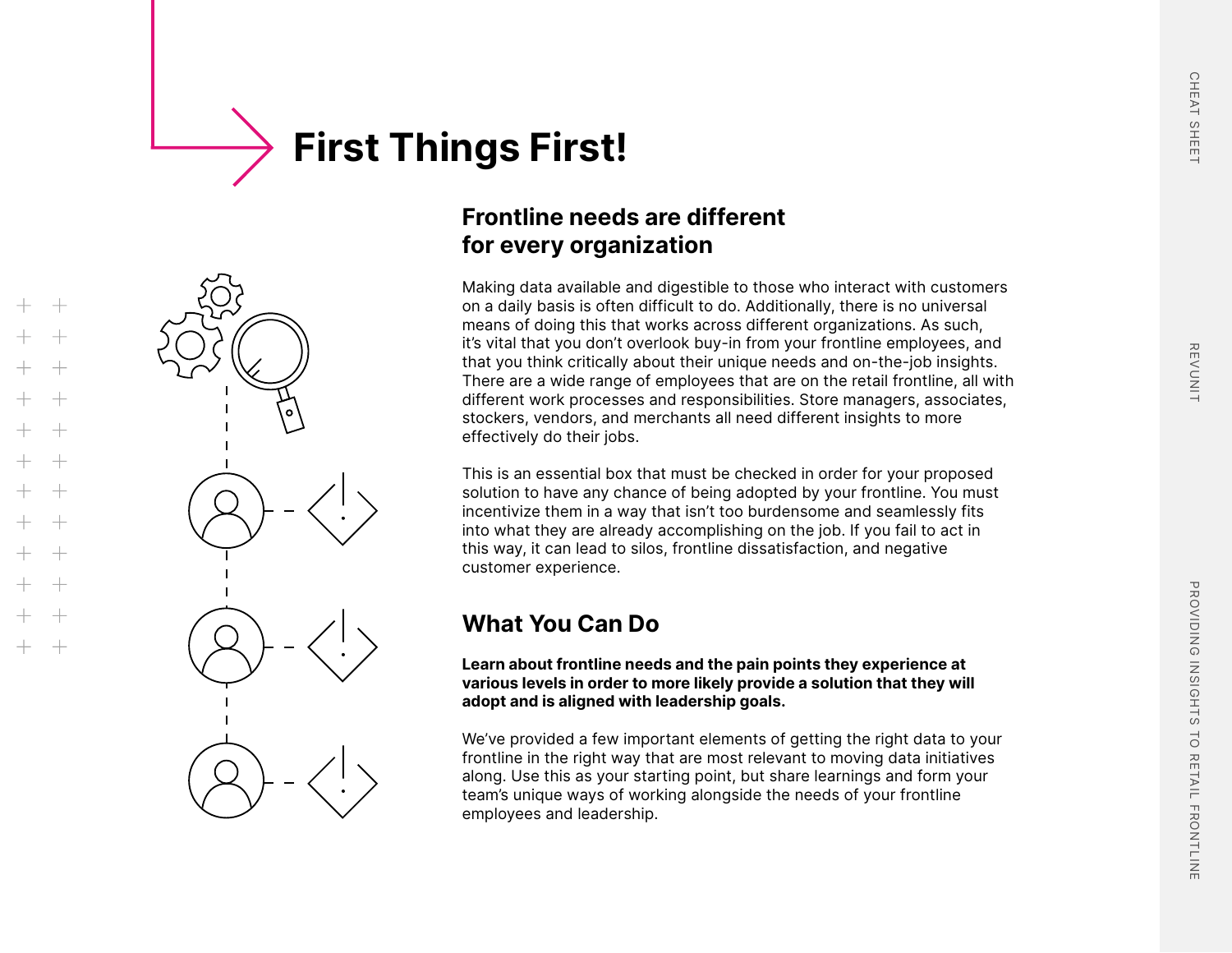

*Your frontline teams have* **How to do it** *a unique viewpoint into pain points on the floor and the needs of the customer. Business leaders have much to gain in helping these key team members perform their jobs better, in turn increasing consumer delight.*

*Courtney Ulrich Smith Senior UX Designer RevUnit*

## **Identify pain points your frontline workers experience, then put data in their hands to address them**

01 \_ Meet with and understand frontline workers at various levels and locations.

02 \_ Match frontline workers' insights of on-thejob pain points with the foresights of data.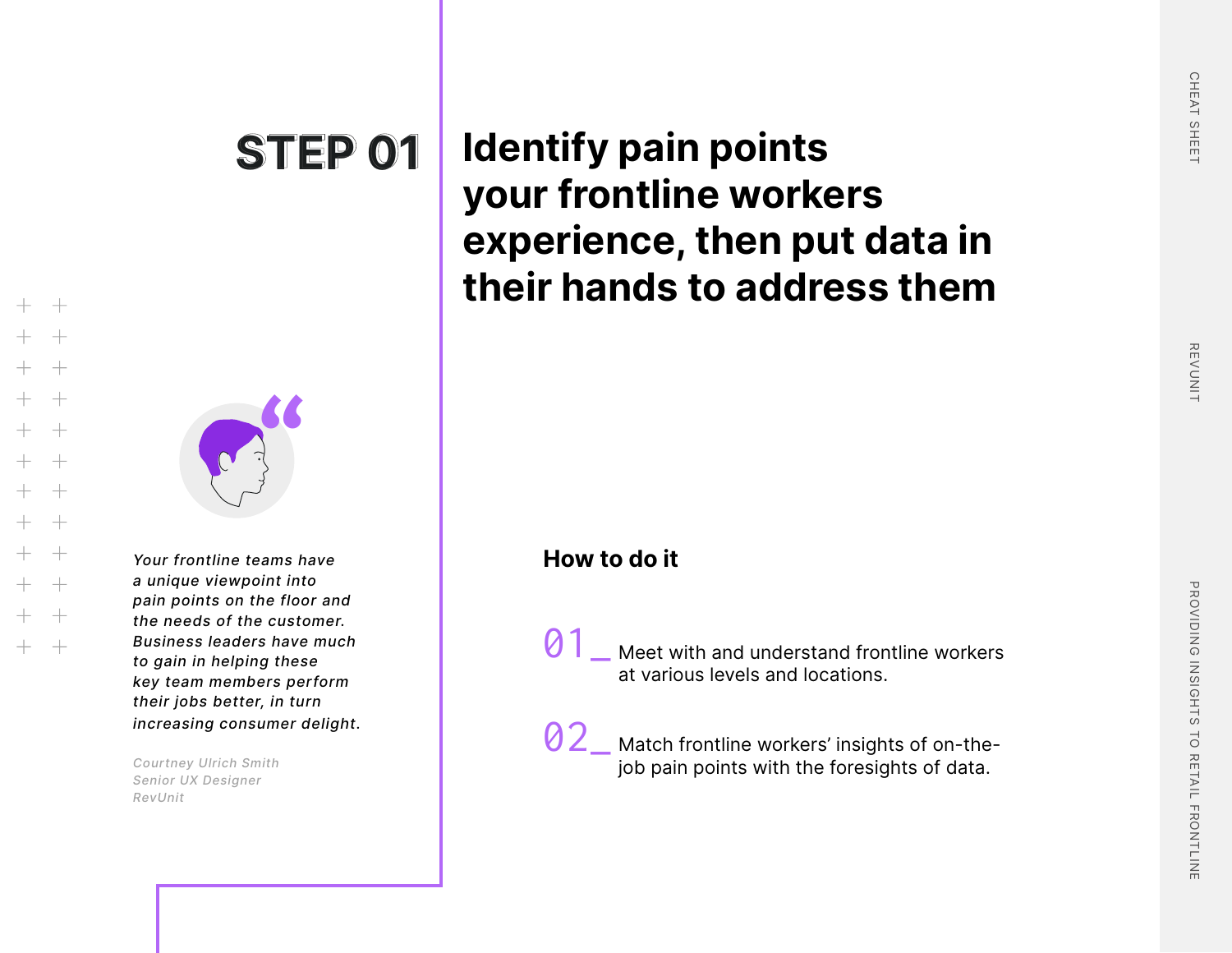## PRO TIP 01:

**Match frontline workers' insights of on-the-job pain points with the foresights of data.**

While your data initiative will need a clear business outcome in order for leadership to buy in, there also needs to be buy-in from your frontline workforce. **For real-time impact, you will need to address the biggest pain points cited by frontline workers as well as the biggest gains for leaders — and find a way to address the two in tandem.**

Whereas your data teams come equipped with foresight afforded to them by the data itself, your frontline workers have considerable insights into specific pain points that hinder efficiency, productivity, and customer satisfaction. But in order to adopt and understand the foresights of the data, employees need to see the value a solution provides to their day-to-day activities.

Once you've acquired initial data from your knowledge workers, you need to ensure it addresses the insights and needs of your frontline workers.

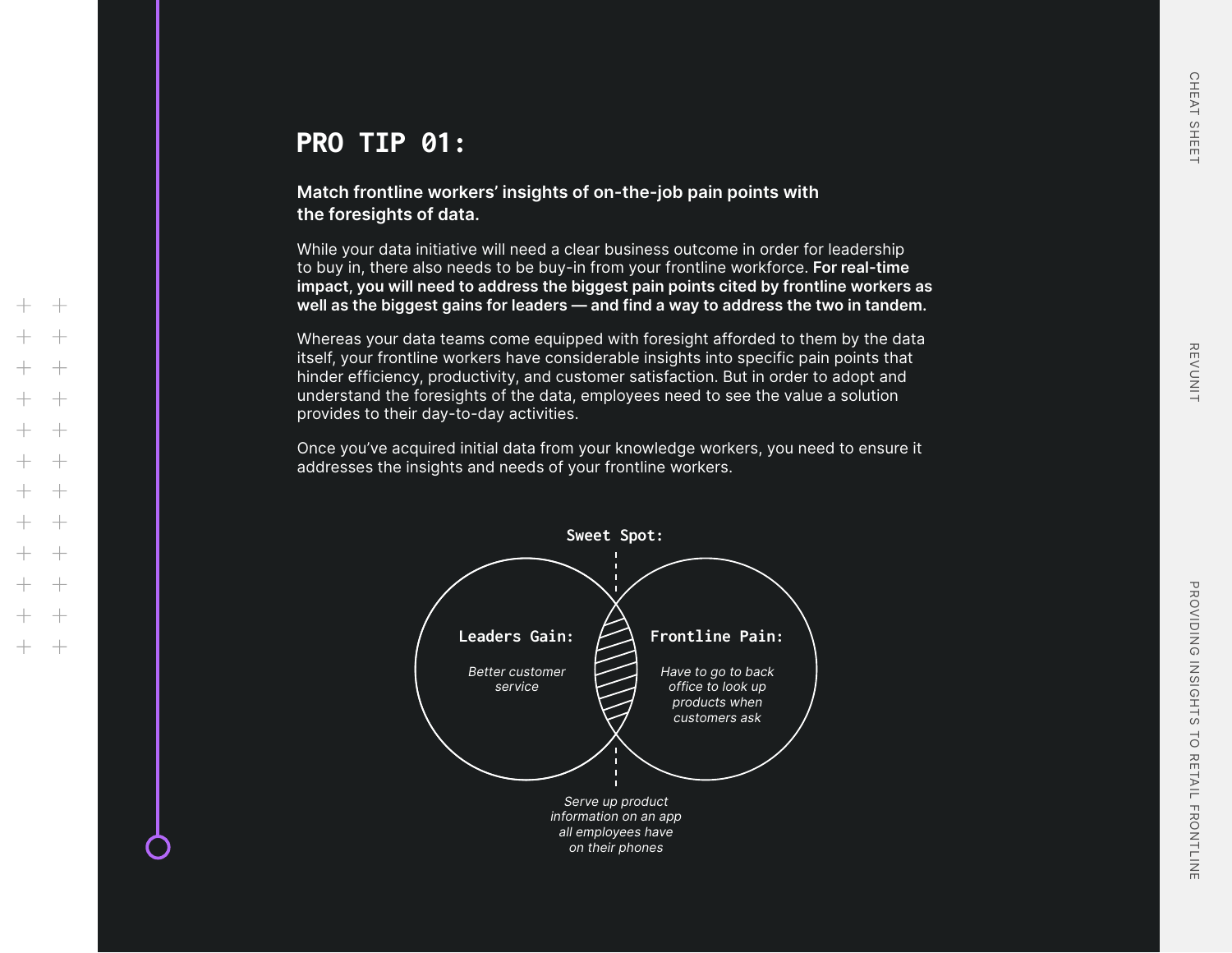

*By prioritizing your time and resources to understand your users and building empathy, you'll build a tool people can't wait to use — eliminating the need for an extensive approach to change management.*

*Doug Mitchell Director of Client Experience RevUnit*

**Incentivize your frontline to use data insights by making their jobs easier, or making them more successful**

01 Start with a small pilot project to prove value to workers and leadership.

02 Ensure your solution is as simple and performant as possible.

03 Prioritize what will help you get your solution into the hands of users faster.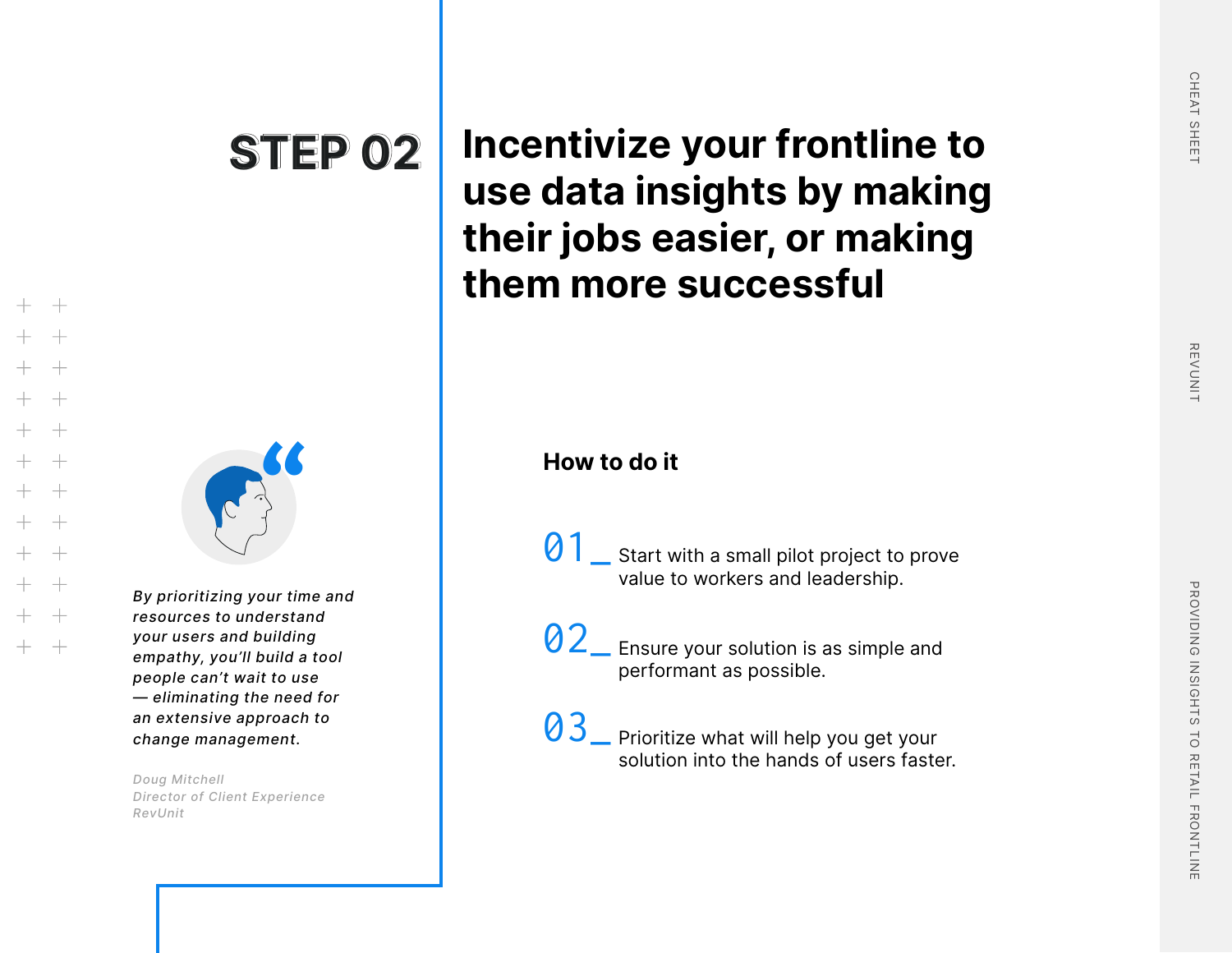

## PRO TIP 02:

### **Start with a pilot project to prove value, ensuring it's as simple and performant as possible**

Start with a [pilot project](https://revunit.com/offerings/data-connection-pre-flight) to prove out your concept and gather buy-in from your frontline employees. Keep things simple and contained by providing a solution to their pain points that is as performant as possible and focused on ease of use.

This is important, because just building a tool to surface insights won't necessarily ensure it gets adopted by a frontline workforce. You have to incentivize them to use these insights by making their jobs easier, or making them more successful. The more immediate and apparent the impact of your solution is, the more likely it is to be adopted by your frontline employees.

Empowering your workforce in this way serves as the first step in creating actionable change. Essentially, by showing the frontline-specific value of your solution to those actually on the frontline, you are solving for an inherent problem large organizations encounter with data:

*"Data is controlled by people who understand data and needed by people who don't." — HBR Pulse Survey: Turning Data Into Unmatched Business Value*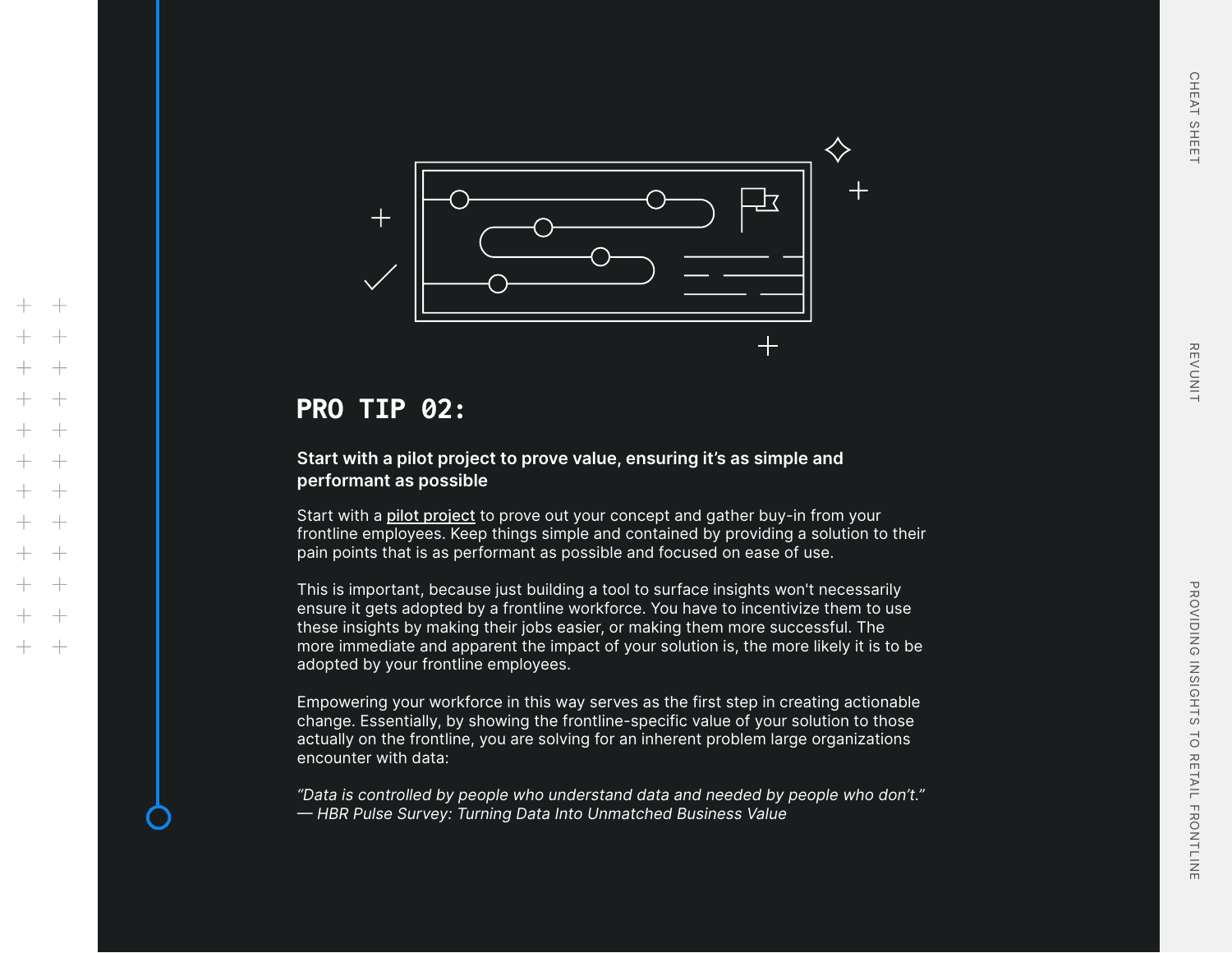## **STEP 03 STEP 03**

## **Empower your frontline workers to go beyond their roles**



*By meeting team members where they are and providing them with data that is accessible, consumable, and actionable, you enable quick decision-making, teams that feel valued, and increased autonomy. This ultimately leads to top and bottom-line improvement.*

*Michael Paladino CEO RevUnit*

## **How to do it**

01\_ Backlog and address additional frontline requests for continuous improvement.

02 Provide solutions that allow your frontline workers to be more autonomous.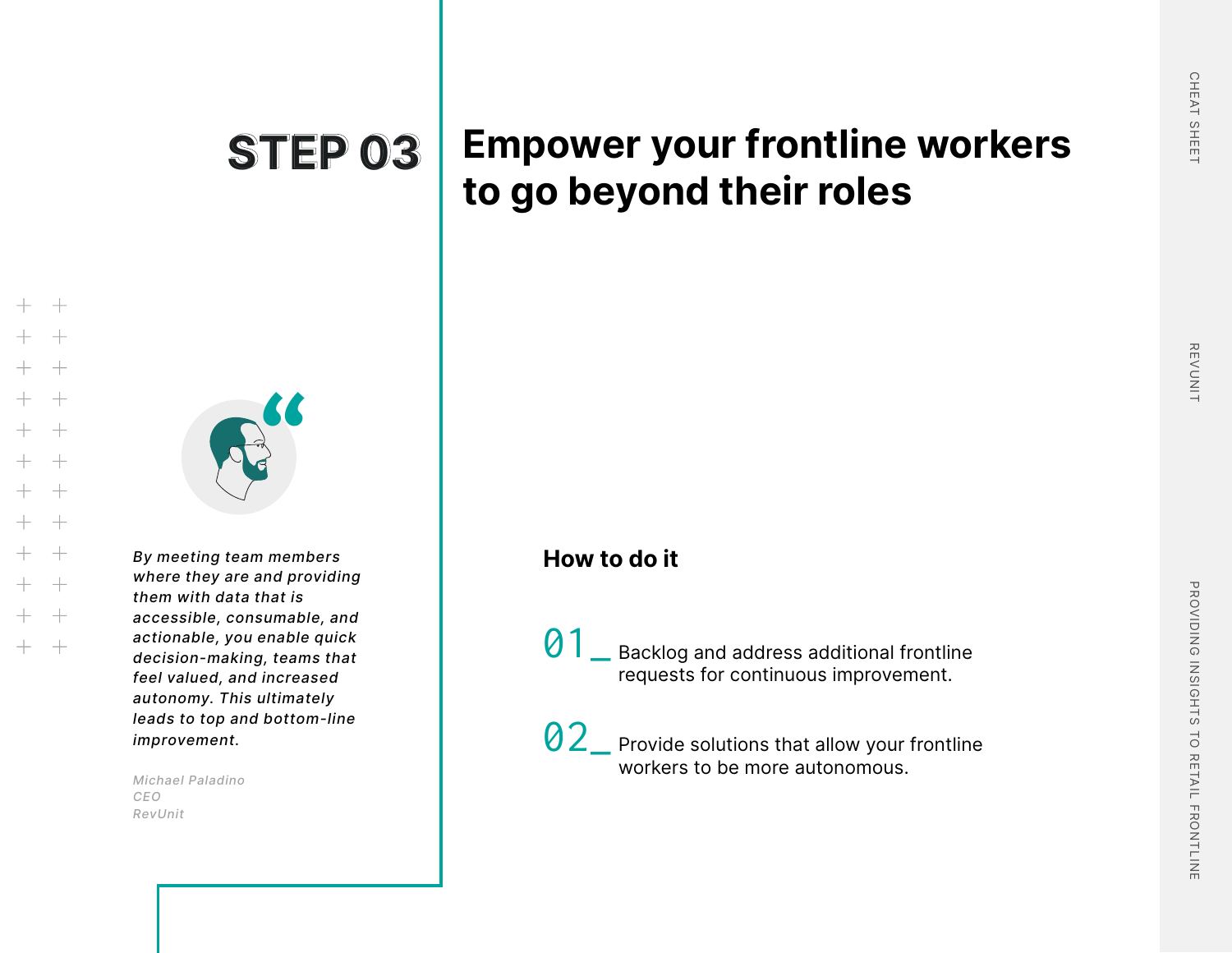



## PRO TIP 03:

**Provide solutions that empower your frontline workers to work more autonomously.**

At the most empowered organizations, frontline employees are not just able to take action based on data and insight provided to them; they're encouraged to go beyond the scope of what their jobs encompassed in the past to operate more autonomously.

Prior to changes rolled out on our retail client's sales floor, frontline workers were often reluctant to reach out or ask for help on things that went beyond the initial training they received. But when an AI-powered virtual assistant chatbot sitting atop a vast employee knowledge base was created for them, it turned out these frontline workers were willing to ask it almost any question in relation to their work – **8 million to date.** 

By making this resource available to the frontline, employees were eager to become more knowledgeable of their roles without feeling exposed or nervous about not being completely proficient. The employees were also able to learn more efficiently by referring to the digital assistant compared to traditional training. **Eventually, common, repetitive tasks like item lookup saw a time reduction of 40% with this technology.**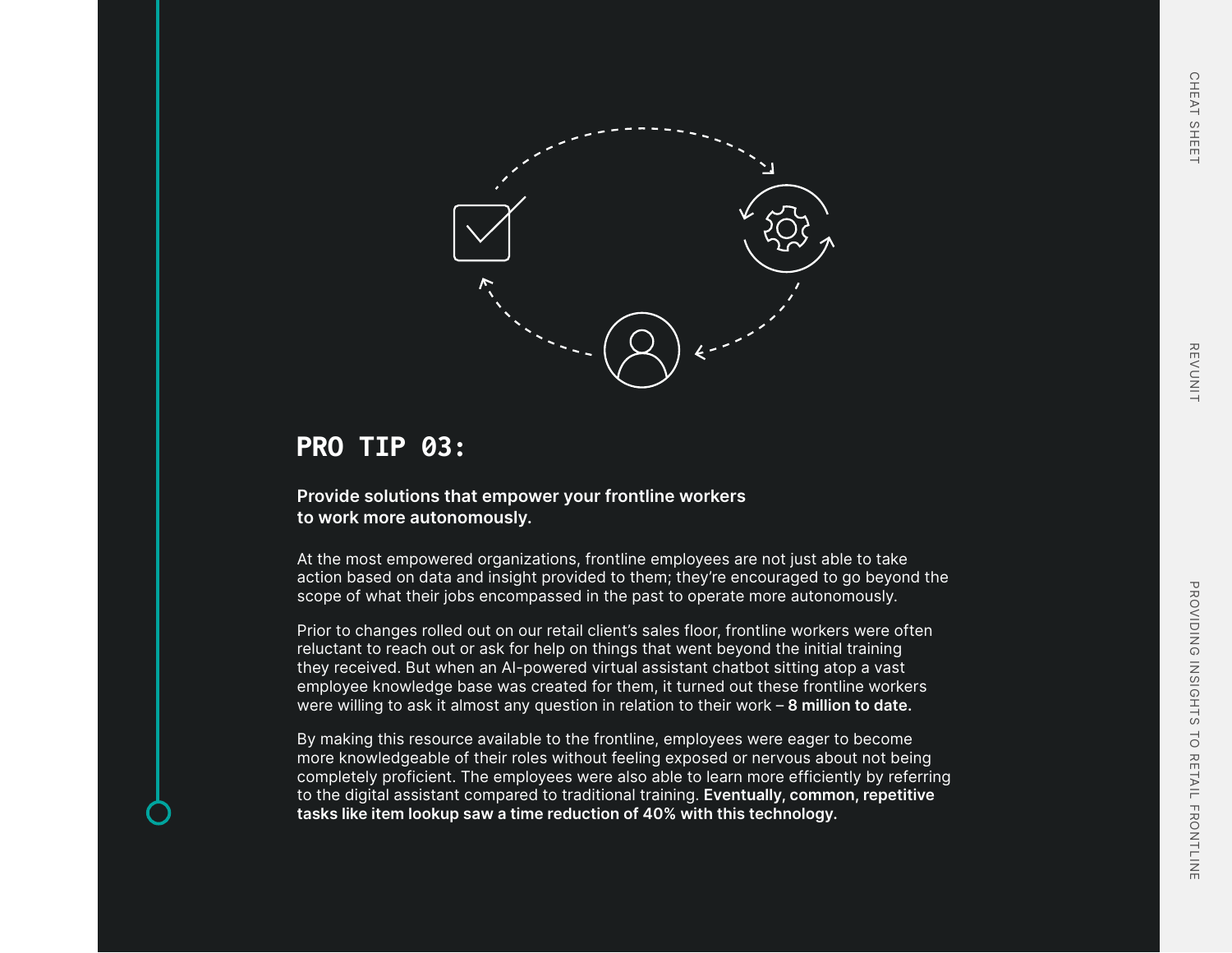## **A DATA-EMPOWERED FRONTLINE A DATA-EMPOWERED FRONTLINE WORKFORCE IN THE WILD WORKFORCE IN THE WILD**

A large retail corporation originally had a weighted scale at their self-checkouts that would create issues for customers if a given item wasn't positioned correctly on the scale. Frontline workers noticed this created a clear negative impact on both customer experience and the experience of the employee troubleshooting the issue, and elevated the situation to leadership.

As a result, the business altered their self-check outs from having weighted scales to cameras that could scan bar codes. Their internal teams recorded all of the different ways a bar code could be removed or swapped, and compiled it in order to reduce the danger of someone scanning a code for a more expensive item.

This provided a win to consumers by creating a better checkout experience, and a better experience both made frontline workers' jobs easier and validated the investment to leadership since it made workers' tasks easier, delighted customers, and eliminated shrink.



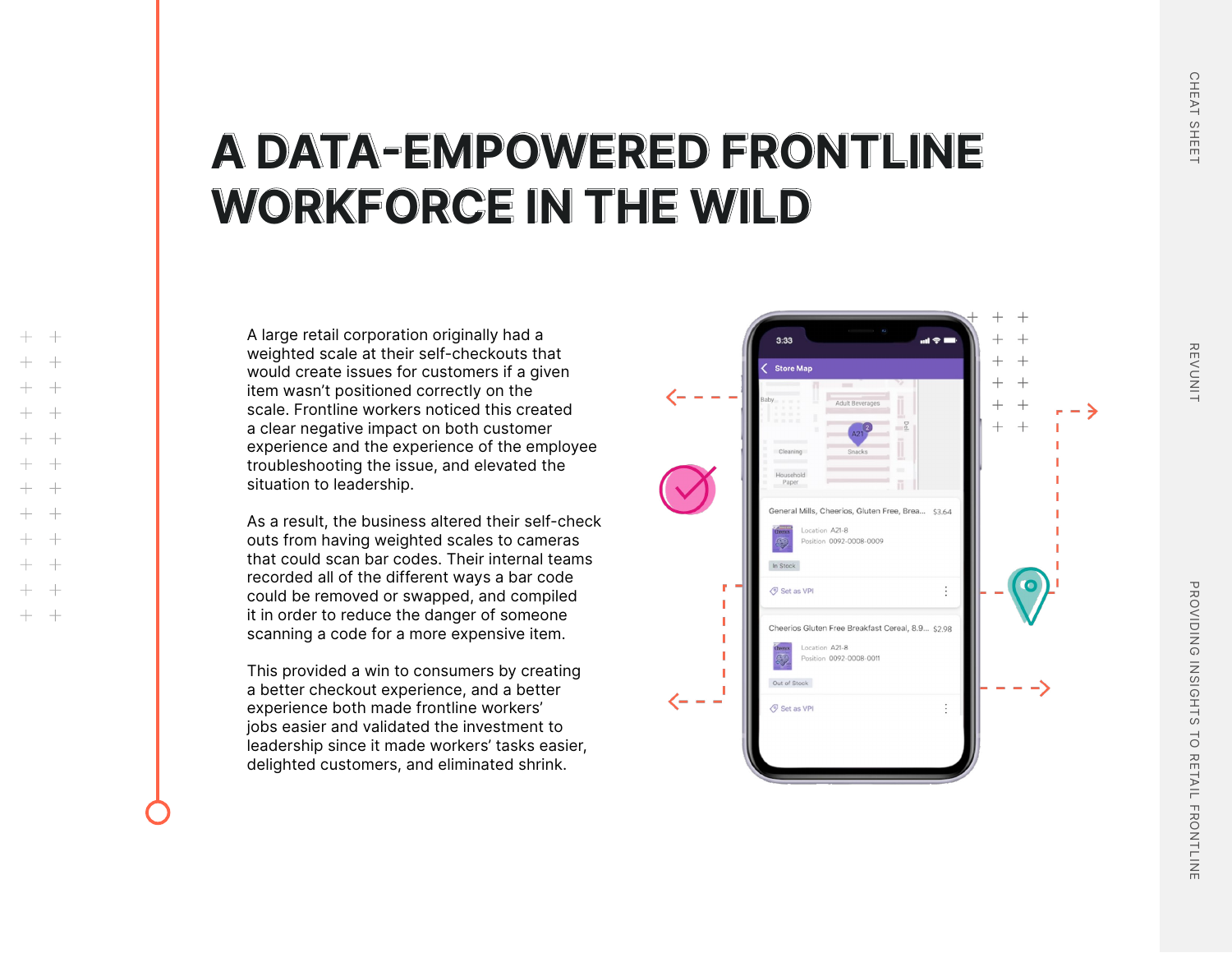

This "cheat sheet" is simply a starting point to help you begin to take legitimate action toward improving the productivity, efficiency, and knowledge base of your frontline workers in order to drive real-time impact throughout your organization. There's certainly still much more to dive into about providing data to your frontline in the right way at the right time beyond what we've listed here. So, we've included a few additional resources below where you can find more detailed information to help you empower your workforce with meaningful, actionable insights.

 $^{+}$  $+$ 

## **Wrapping Up**

**What to Take Away From This Cheat Sheet**

*Identify and understand pain points your frontline workers experience, then work to address them.*

*Incentivize your frontline to use data insights by making their jobs easier, or making them more successful.*

*Backlog and address additional frontline requests for continuous improvement.*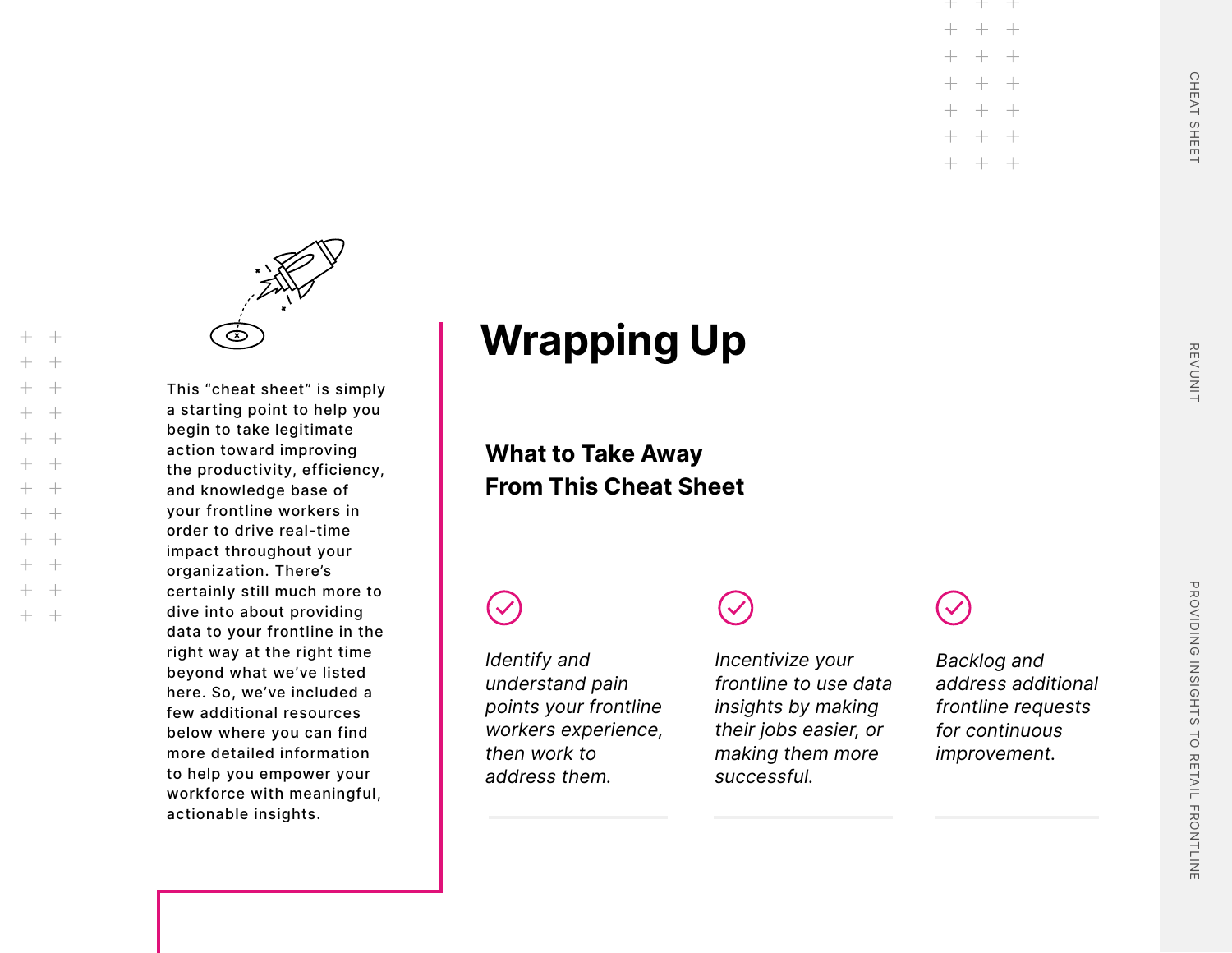## **Additional Resources**



### VIDEO

## **[Virtual Panel Discussion:](https://revunit.com/webinar/getting-data-to-your-retail-frontline)  [Getting Data To Your Retail Frontline](https://revunit.com/webinar/getting-data-to-your-retail-frontline) [→](https://revunit.com/webinar/getting-data-to-your-retail-frontline)**

Visit the link above to watch as a virtual panel of retail industry leaders discuss how to find the secret sauce to unlocking your frontline's full impact by providing them with the right data at the right time.



### CASE STUDY

## **[Redesigning In-Store Processes to Improve](https://revunit.com/case-studies/store-efficiency)  [Efficiency, Save Time →](https://revunit.com/case-studies/store-efficiency)**

Visit the link above to see how RevUnit helped ops leaders from one of the world's largest retailers rethink in-store task management and update existing processes to create a scalable digital platform now used each day by more than 1.5 million team members in six countries.



### VIDEO

## **[Virtual Fireside Chat:](https://youtu.be/c8kxwMplros)  [Practical Data Delivery in Fast Casual & QSR →](https://youtu.be/c8kxwMplros)**

Visit the link above to watch as we are joined by one of the fast casual industry's foremost leaders, Blaine Hurst, former CEO at Panera, who shares his insights on how to deliver the right insights at the right time to the right decision makers.